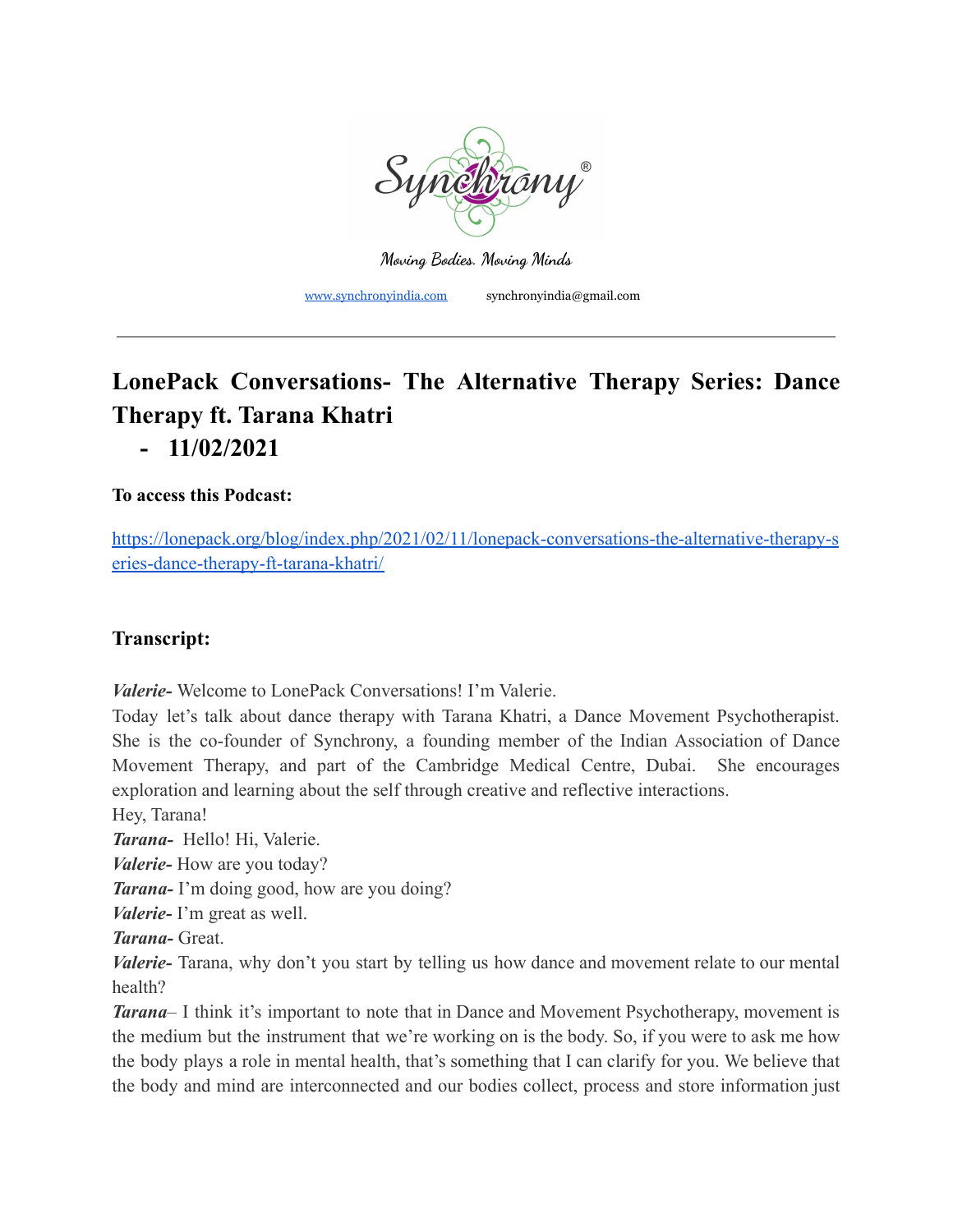like our minds. **If we had an experience, just the way your mind collects it, processes it and** stores it as a memory, your body does that as well. So if at a later stage you're trying to **understand that experience or the pattern it creates, it's important to understand it both, from the experience of the body as well as the experience of the mind. That's where Dance Movement Psychotherapy plays a role** in allowing us to explore that experience of the body and relate it to the experience of the mind, which eventually helps us understand our mental health and how we can make it more efficient.

*Valerie-* Can you explain to us what Dance Therapy is and how it compares to conventional Psychotherapy?

*Tarana-* Yes, ofcourse. Dance Movement Psychotherapy is the therapeutic role of movement to work towards cognitive, emotional and social wellbeing, The role of movement can vary. For example, it could be really working with engagement of the body in lots of dance-like movement patterns. It could be working with breath. So **it's this idea that the level of body engagement can vary but it uses the body in different capacities to understand our personal behavior patterns and emotional patterns and how we can develop coping patterns that work for our environment.**

I think the most important thing to note is that this word "dance" comes everywhere. Most often, there is a misconception of what Dance Movement Psychotherapy is in terms of quoting dance to feel better or "I don't dance so this is not for me". I think it's very important to note the difference between dance and Dance Movement Psychotherapy. Dance is where you basically learn steps of any cultural style or to a particular kind of music, where your intent is either to learn a skill to perform, or fitness or because it's something you enjoy. But in Dance Movement Psychotherapy, it's a very intentional, explorative process wherein you get into it in order to understand yourself better, to understand your patterns better and to learn your emotional behavior response patterns.

*Valerie-* Okay. While you were giving us this answer and talked about Dance Therapy, you said that movement is the medium and your body is the instrument. Now when you talk about movement and using movement to express yourself, Drama Therapy does that as well. Drama Therapy is also about expressing with your body movements. So how does one understand what kind of therapy they should try? I mean, how does dance differ from drama therapy and stuff like that?

*Tarana-* There are a lot of overlapping patterns amongst all the creative arts therapists. I think within each therapy also, each therapist as their own personal approach. But drama extends to include a very theatrical perspective, bringing in the narrative or the story, bringing in roles. Whereas in Dance Movement Psychotherapy, engagement of the body is one element. Movement expression can be spontaneous, it doesn't always have to be continued into dialogue or voice being engaged as well. So, it depends- you have role theory, you have adaptation of narratives.

In both cases, the body can be an instrument but the medium of drama and movement is what would differentiate it. I'll give you an example- in movement therapy, we believe that when you grow up, you have different patterns of development. You have your cognitive development, you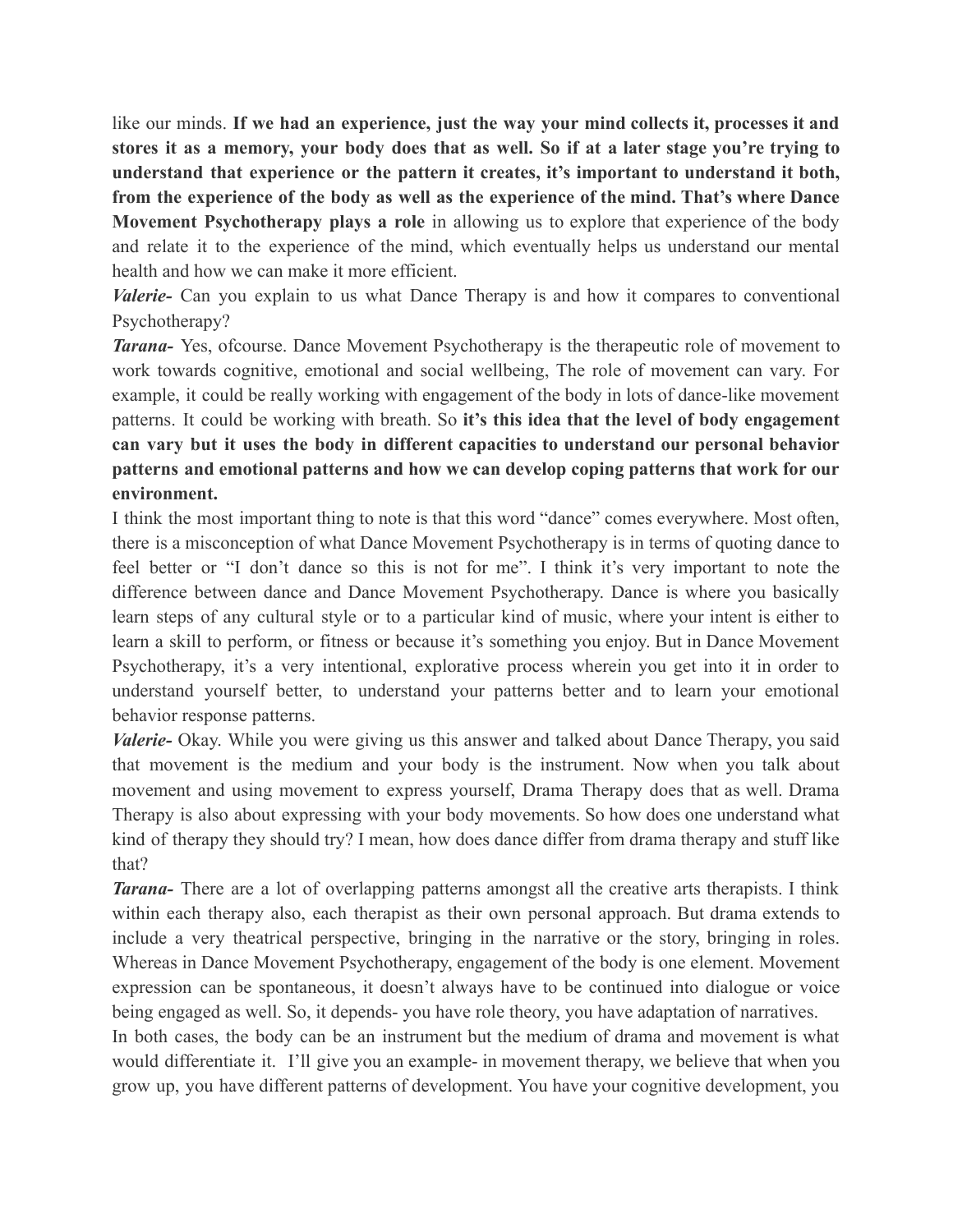have your physical development which is your motor movement, and you have emotional development, amongst many other forms of development that happens. There are some theorists that say that along with all of this, there's a movement development that happens wherein a combination of cognitive skills, emotional capacity and physical ability integrate to allow you to perform certain movement rhythms- how slow your body moves, how fast your body moves, how you switch between different phases. All of that is a combination of these capacities and that's the realm that movement therapists work with.

*Valerie-* Alright. Thank you for spreading light on that for us.

Tarana – Yeah.

*Valerie-* Tarana, when did you realise that you wanted to become a Dance Movement Therapist?

*Tarana-* That's an interesting question! It was 2008, I was doing my undergrad in Psychology when I came across an article in the paper that spoke about Dance Movement Psychotherapy. I was like I love to dance, I'm really passionate about Psychology. If I had the opportunity to put it together, why not? So I set on my course to be a Dance Movement Psychotherapist, not realizing that I didn't quite understand what that really was. I think it was a very intense and beautiful journey of me not only learning about the field in itself but learning about how I wanted to adapt to being a Dance Movement Psychotherapist and understanding what it meant in the larger world but also more importantly, what it meant for me.

*Valerie-* Right. So what did it mean for you?

*Tarana-* So there are certain things. While growing up, my exposure to dance had been very structured. It was always a particular style with a teacher teaching you steps. It was expressive in terms of I enjoyed it. **I loved the experience of learning to dance, I loved the experience of performing but when I explored Dance Movement Psychotherapy, I really understood how to reflect on the sensation of the body and how to really look on the inside and know what story your body has to say from the life that it has lived, what you've held onto in your body without really being aware of it, in your entire life's experience.**

I think that insight is what I carried out in my work. *Even if I have a session where I'm primarily doing verbal conversation, I* always find a way to bring that body experience into that conversation because it's important to know that Dance Movement Therapy isn't just to come, move and finish the session. It always culminates into a verbal reflection and a discussion and kind of integrating that to say this is what we've learnt, how do we take that forward?

*Valerie-* I love that you said that it's a reflection into what you've been holding onto without being aware, in terms of an experience or anything else, and you help release that and understand that through movement therapy.

*Tarana-* Yes, ofcourse. I think "release" is a very strong word there because it's important to become aware of it and then process it and of that process involves releasing it, then that's something that you do. I think that's why **it's so important for this process to be facilitated by a trained professional because if the release happens before you or your body is ready for it, it can be a very overwhelming experience that might do more harm than be helpful.**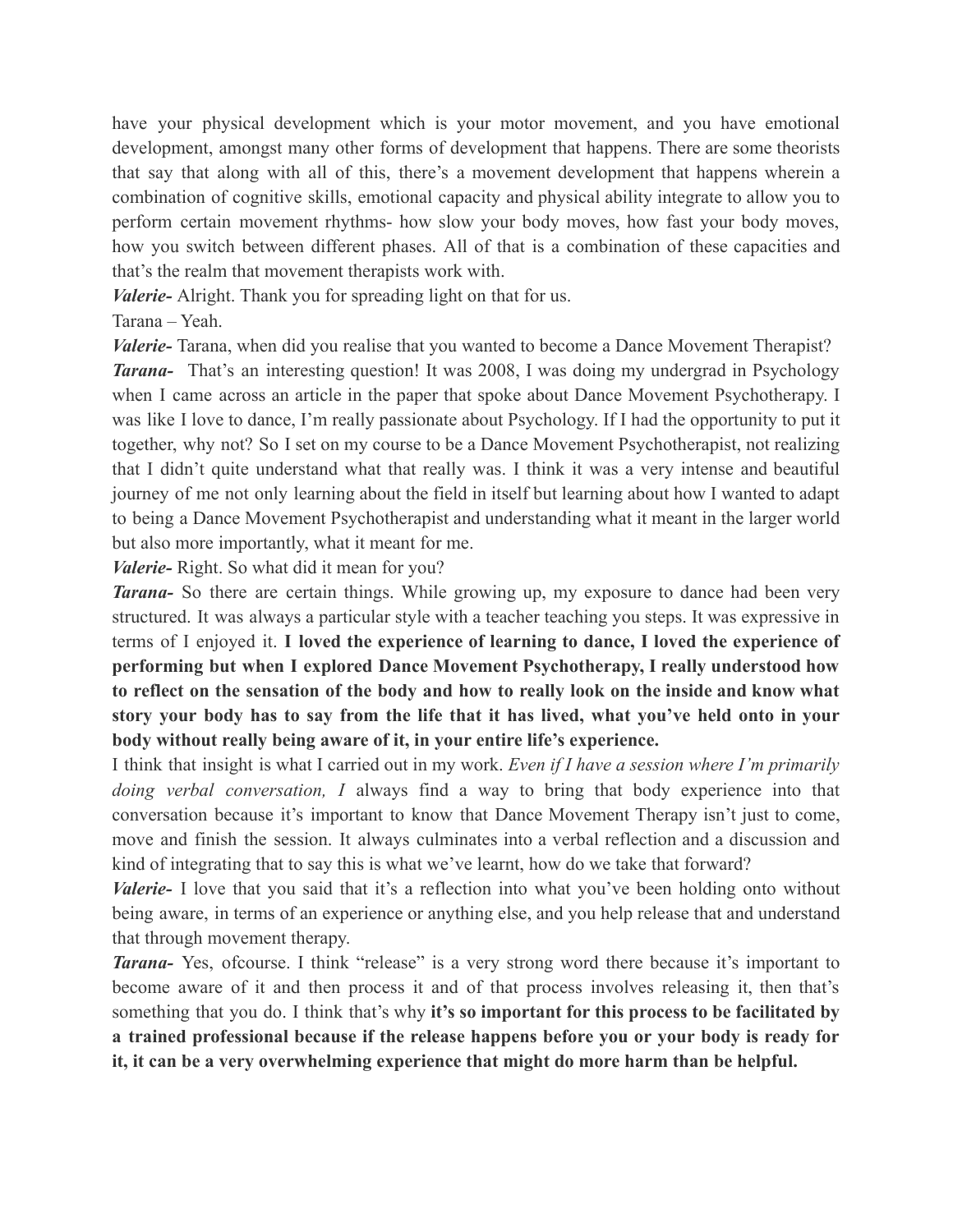*Valerie*-You've been talking about dance therapy sessions. Could you tell us what goes on in one of your dance therapy sessions? Also how do you analyse someone's emotional state through their movements and help bring them to a state of well-being through dance movement therapy?

*Tarana-* **We don't interpret the movements to say oh, you're moving fast so it means this, or your body is small so it means this. But it's important to say okay, if this is what we're observing as a movement pattern, where could it be coming from? Why is that pattern comfortable for you? I think that's where the analysis happens. To bring awareness to the existing pattern and identify why it's working for you and if there's an efficient way to carry that pattern forward wherein it helps cope with challenges and helps you move forward if there's anything in particular that you're choosing to process or move away from.** So that would be the role of how one would look at the movement element.

There are different tools of movement, observation and analysis that we use- some are more systematic and rigid, some are more flexible and observational but it depends on each individual therapist and their training to know how much of these analysis tools they use and how they integrate it into their work. For example, I work very developmentally- I apply an understanding of how the body grows from childhood to adulthood and how we can look to learn from that process of growing, adapt to what we really need and apply that in our daily life. Looking at the session in itself, it's very different for each therapist but I can tell you how my sessions usually are.

It's a three part session- you start with an opening ritual, which is usually a transition into a therapeutic space. It could be just a verbal check-in, a body check-in or maybe some breathwork. Then there's an exploratory part of a session where you really go into what it is that we want to look at in that particular session. With children or even with adults, it could be just playing. It could be pure spontaneous playing, it could be in-depth processing of trauma, it could be identifying a person's response to stress or identifying triggers of one's worry and concern.

So the exploratory part of that session is about really exploring and expanding the experience that the person is in therapy for. The level of movement engagement in that section can vary depending on the comfort of the person that you're working with, how open they are to movement engagement, and what their range of mobility is. It kind of translates into a verbal discussion, acknowledging the realizations and insight that may have come in during the exploration and how that can be integrated into their learnings about themselves and how that could be integrated into their behavioral responses from then onwards.

*Valerie*- So it's basically you looking at their movements or something that they've initiated and then asking them questions that would help them gauge a deeper meaning to what's happening in their life and how they deal with it?

*Tarana-* Yes, it's a very similar pattern to that. Sometimes, it comes out of spontaneous play, sometimes it comes out of a movement initiated by them, sometimes a more directive activity that may have been introduced during that session. It could be purely spontaneous, it could be initiated by the client saying what they want to do. Although for some people that can be very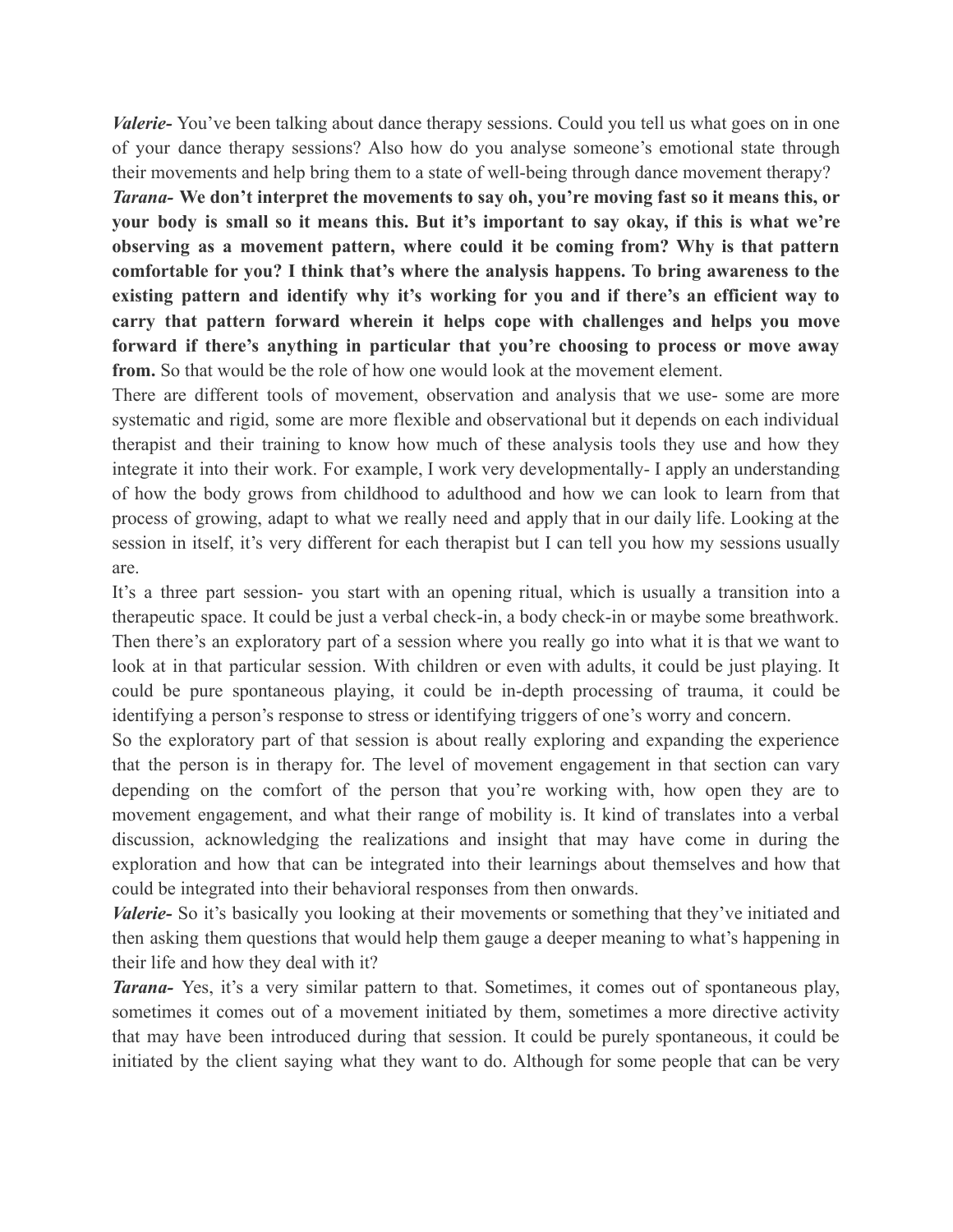scary so some people prefer to have some direction or intentionality and ask for a boundary to work with, to explore within.

The last part of the session is usually a closing. I think if you talk to any creative arts therapist, for most of us, rituals are so important. So is the closing and winding down of that shared space because in the exploration session, it is a shared, co-created space. It's not me saying let's do this and it's not the client telling me to listen to all their troubles. **It's a very co-creative space. It's this dialogue. Even if it's in the body, there's the concept of a dialogue. There's a concept of give and take. So it's important to finish that integration and prepare them to carry that forward into their lives.**

*Valerie-* Right. So Tarana, working as a psychotherapist, you told us what happens in a dance therapy session and you did say that it is a co-creative space but it is also true that working as a psychotherapist, you probably do carry the burden of the problems your clients share with you. How do you care for your mental health?

*Tarana-* – For me, I wouldn't necessarily call it a burden but **sometimes you do absorb some of their emotions and some of the experiences and that's so vital for the efficiency of the** process in itself, which is why I think there are three parts that I have followed and I think **is important for any professional. One- your training. Your training equips you to create boundaries and awareness of how much you're absorbing and how much that's influencing the process that you're facilitating for the client.**

The second- supervision, wherein you go to a senior therapist, no matter how senior a therapist you may be. You always go to a supervisor who kind of offers you a space to reflect on your personal work, see how much of your personal self is coming into your professional world and how much of your professional self may be affecting your personal world. Third- personal territory. I believe every therapist should have a therapist. **I think there's a misconception that if you're a therapist, you're very calm, you don't argue, you're always able to have a very mediative conversation but in reality, we're all humans. We get angry and upset and so I think it's important to have our own space, being held by somebody else that allows us to explore all of that.** That's basically what I do.

I was blessed to have a sufficient amount of training which I continue to pursue to keep up to date, I am in supervision, and there were periods of time when I was also in long-term personal therapy and now I access my personal therapist as and when I need it. It's also two-fold, right? It's not only protecting myself but it's maintaining a safe space for my client because if I don't feel regulated in my own body, in that shared space, a lot of it could come out in the work that I'm doing and it would be unfair to the person who's coming to me if a lot of my work was more about me than them.

*Valerie-* True.

*Tarana-* **Especially with the Pandemic, I think it's really proven and re-humanized** therapists in a way to say that we feel it too. We feel the fear, we feel the anxiousness, we **feel the stress.**